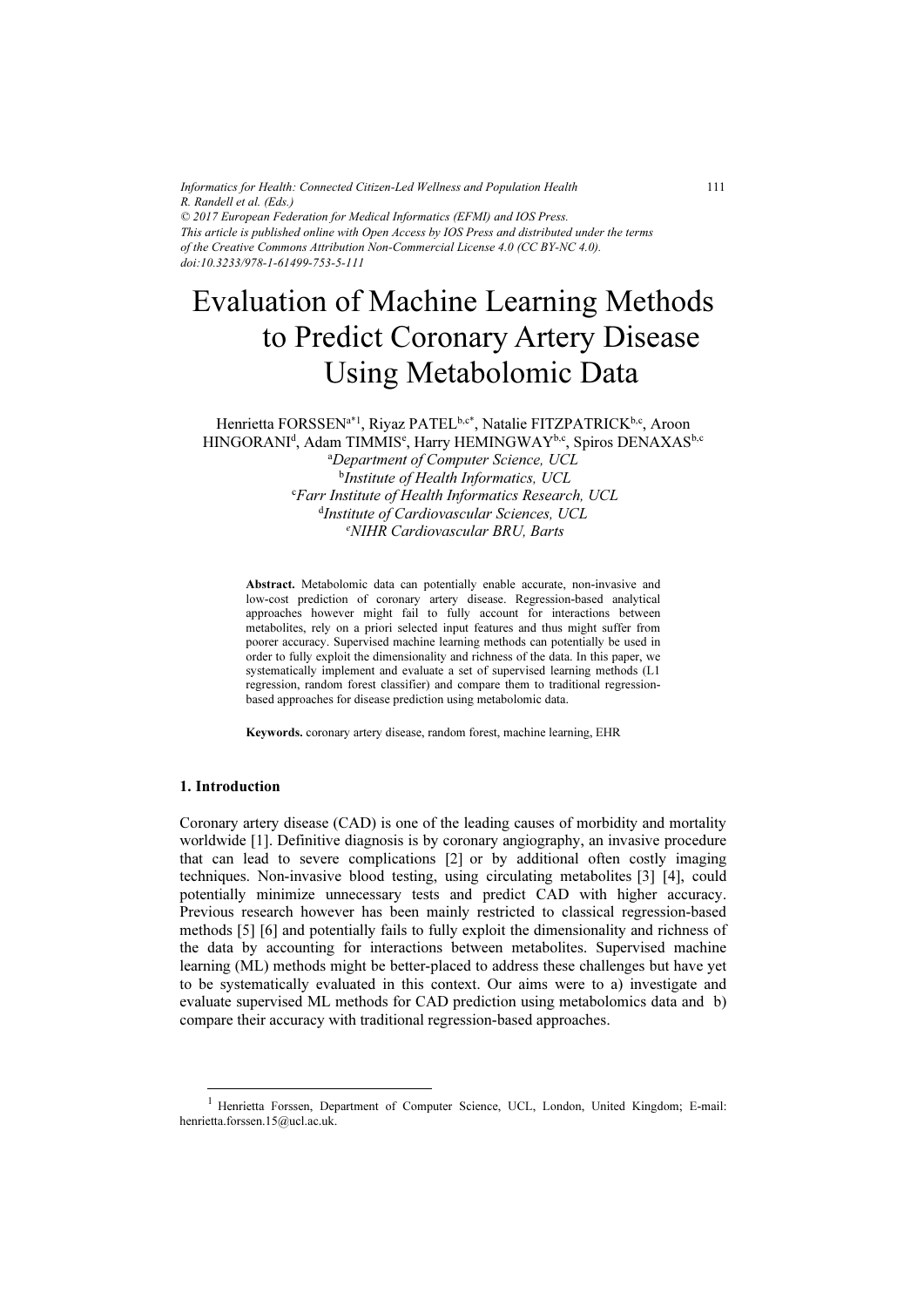# 2. Background

Metabolites are small molecules produced during metabolism or generated by microbes within the body [7]. Metabolites are the end-products of gene expression, a process closely related to protein/enzymatic reactions and therefore potentially offer a direct molecular reflection of the cellular milieu that leads to pathophysiological changes. Circulating metabolites may help predict the presence of CAD by firstly identifying metabolic disturbances, relevant for atherosclerosis (e.g. diabetes and insulin resistance [8] [9]). Additionally, since atherosclerosis occurs at the blood-vessel wall interface, blood metabolite measurements could plausibly directly reflect this chronic process and help predict CAD existence and stability. However, for selected metabolites studied to date, the incremental predictive utility over routine clinical assessments has been modest and restricted to a few candidates measured using non-scalable methods. Recent high-throughput, low-cost and high-dimensional methods [4] (e.g. nuclear magnetic resonance spectroscopy), have re-invigorated hope for using metabolic signatures for CAD prediction but analyses of these complex data present new challenges before realized.

ML techniques are data-driven approaches designed to discover statistical patterns in large high-dimensional multivariate data and have been previously used for creating accurate risk prediction models [10]. Supervised ML methods are a set of techniques which aim to infer a function from a labelled training dataset which can predict the class of future input vectors. We evaluated penalized logistic regression and random forest to assess the predictive performance of metabolites on CAD in a contemporary cohort of patients referred to hospital for chest pain investigation or planned coronary angiography.

# 3. Methods

## 3.1. Case and Exposure Definitions

We used data from the Clinical Cohorts in Coronary disease Collaboration (4C) study (n=3409) which recruited patients with acute or stable chest pain from four UK NHS hospitals [11]. Patients consented to having their EHR extracted and provided blood samples. We defined presence of CAD as a  $>50\%$  stenosis [12] occurring in  $\geq$ 1 coronary arteries using data from: a) coronary angiography reports and b) EHR evidence of previous coronary revascularization procedures (Percutaneous Coronary Intervention, Coronary Artery Bypass Graft) recorded in EHR. Participants in whom CAD could not be ascertained were excluded. For each participant, 256 metabolites were quantified using an NMR technique. Full details have been published elsewhere [4] [11]. Missing metabolite values were imputed and zero mean unit standardized by multiple imputation [13] (predictive mean matching [14]) and standardized to zero mean unit variance by first subtracting the means and dividing by the standard deviations. Data were randomly split into training and test subsets using a 3:1 ratio.

## 3.2. Statistical Methods

We performed logistic regression on each of log+1-transformed metabolite values adjusting for known risk factors. We derived principle component factors for the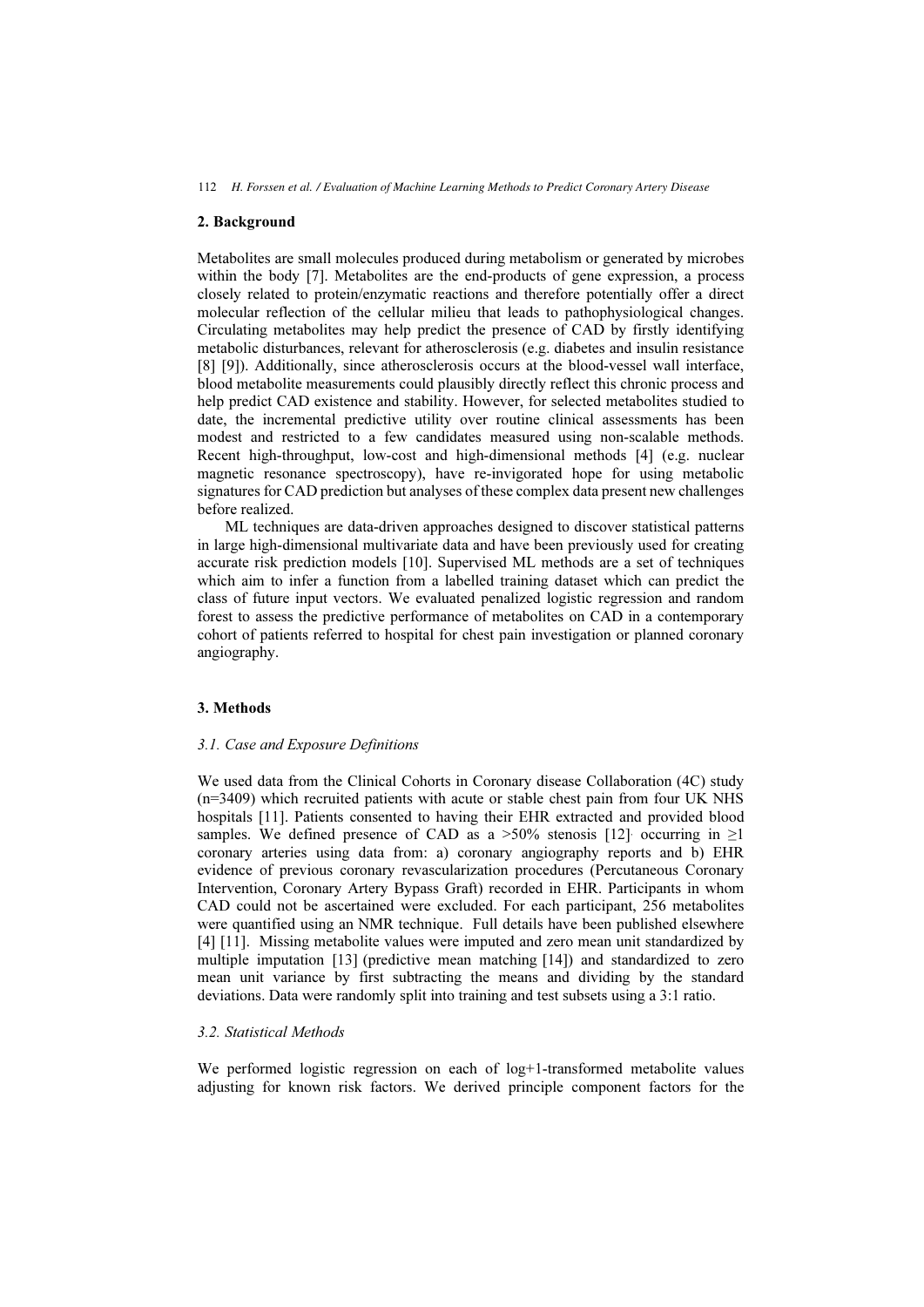standardized metabolite values and selected the first six for analyses as they accounted for >95% of the data variability. We then performed logistic regression on each of the Principal Component Analysis (PCA)-derived metabolite factors, and multiple logistic regression including all six. Adjusted (age, sex, use of statins, hypertension) and unadjusted models were Bonferroni corrected  $(p<0.05)$ . We performed penalized logistic regression using the Lasso penalty which was defined as the lowest error obtained from a 50-fold cross-validation. We trained a random forest classifier using Gini impurity and 5,000 trees per ensemble. Initial cross-validation was conducted on the training set for both the proportion of variables used per tree as well as the maximum tree depth. A second cross-validation was conducted on the number of variables alone, whilst allowing trees to grow to their maximum depth. This removed the uncertainty of tuning a second parameter, and the possible increase in variance due to increased depth was considered well counterbalanced by using a very large number of ensemble trees. Final predictions were the average individual pooled predictions [13] [14] across imputed datasets and evaluated by calculating the percentage of correct predictions, ROC curves and AUC.

## 4. Results

We identified 1474 patients with metabolomics in whom CAD was ascertained (Table 1).

| <b>Clinical Characteristics</b> |                 | <b>Clinical</b><br><b>Characteristics</b> |              |
|---------------------------------|-----------------|-------------------------------------------|--------------|
| Men $(\% )$                     | 1106(78%)       | Statin use $(\% )$                        | 447 (30%)    |
| Age (Years)                     | $62.4 \pm 11.6$ | Diabetes $(\% )$                          | 523 (35%)    |
| $BMI$ (kg/m2)                   | $29.4 \pm 5.3$  | Current smoker $(\% )$                    | 278 (28%)    |
| Diagnosed hypertension $(\% )$  | 1146(77%)       | $\mathsf{CAD}$ present $\mathcal{O}_0$    | $1037(70\%)$ |

Table 1. Summary of study population

## 4.1. Comparison of Model Predictiveness

In the unadjusted models, the random forest classifier had the highest AUC and accuracy values and highest ROC curve (Figure 1) and both ML models outperformed PCA regression (Table 2). AUC, raw accuracy and PPV were mostly similar across models. All models had significantly higher sensitivities than specificities, but PCA regression had the most extreme values as it predicted the vast majority of positive CAD cases correctly but nearly none of the negative CAD cases. The large disparity in sensitivity and specificity for the two other two models shows that they failed to accurately distinguish between disease states. When adjusting for confounders, PCA regression had the best accuracy but higher AUC and accuracy values compared to unadjusted models were observed in all models.

Table 2. Adjusted/unadjusted prediction results; highest AUC values highlighted.

| Model                   | Accuracy | AUC   | <b>Sensitivity</b> | <b>Specificity</b> | <b>PPV</b> | <b>NPV</b> |
|-------------------------|----------|-------|--------------------|--------------------|------------|------------|
| PCA regression          | 0.686    | 0.625 | 0.984              | 0.026              | 0.691      | 0.429      |
| PCA regression adjusted | 0.759    | 0.767 | 0.957              | 0.322              | 0.757      | 0.771      |
| L1 regression           | 0.688    | 0.663 | 0.882              | 0.261              | 0.725      | 0.550      |
| L1 regression adjusted  | 0.767    | 0.765 | 0.949              | 0.339              | 0.760      | 0.750      |
| Random forest           | 0.713    | 0.675 | 0.941              | 0.209              | 0.724      | 0.615      |
| Random forest adjusted  | 0.732    | 0.711 | 0.937              | 0.278              | 0.741      | 0.667      |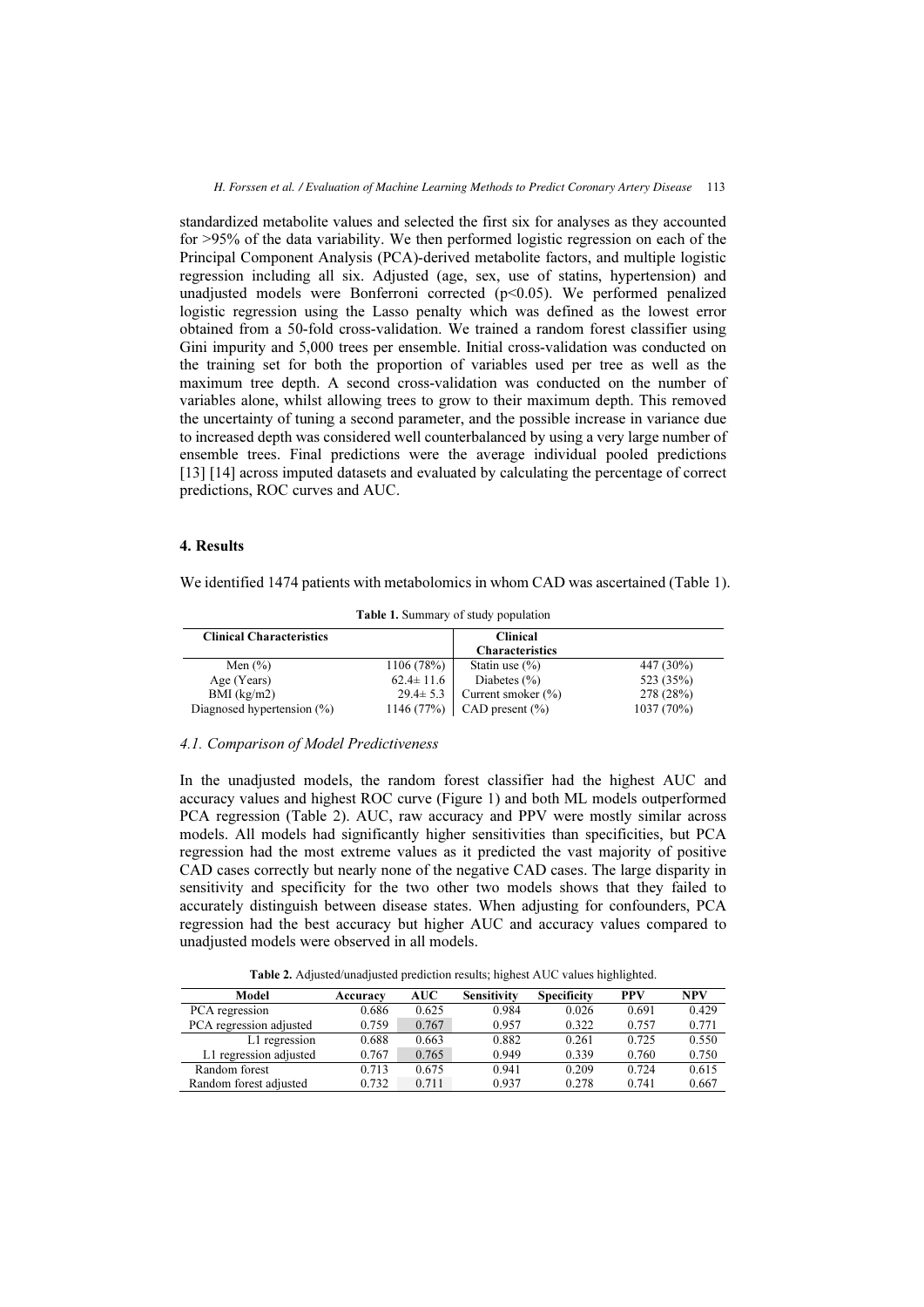

Figure 1. Unadjusted (left) and adjusted (right) ROC curve

#### 4.2. Model Compositions and Predictive Metabolites

Logistic regression: In individual metabolites, strong CAD associations after Bonferroni correction were primarily related to lipids, (e.g. HDL and VLDL), apolipoprotein A-I, the ratio of triglycerides to phosphoglycerides and the ratio of omega-6, monosaturated, polysaturated values to total fatty acids. With logistic regression on individual PCA-derived factors, the first PCA factor (VLDL, ratio of apolipoprotein B to apolipoprotein A-I, ratio of apolipoprotein B to apolipoprotein A-I, 0.404 variance) remained statistically significant. When using all factors and adjusting for confounders, the first and second factors (IDL and LDL, 0.165 variance) were statistically significant.

Penalized logistic regression: In the unadjusted models, the ratio of apolipoprotein B to apolipoprotein A-I was found to have the largest, statistically significant negative association with presence of CAD. This was followed by cholesterol esters in small LDL which had a large positive association with presence of CAD. Saturated fatty acids also had a large negative association, whilst phospholipids in chylomicrons and extremely large VLDL had a large positive association. Overall  $\sim$ 70 predictive metabolites where included in each model with 117 metabolites included in at least one of the models used to average the prediction. This suggests that whilst excluding confounders, it is difficult to select a small profile of metabolites to accurately predict the presence of absence of CAD using penalized regression. When adjusting for confounders, substantially fewer metabolites were selected; the ratio of monounsaturated fatty acids to total fatty acids and triglycerides to total lipids ratio in IDL had the largest statistically significant positive association while glutamine and acetoacetate had negative associations.

Random forest: In the unadjusted classifier, creatinine was the most strongly significant metabolite followed by triglycerides to total lipids ratio in IDL, phenylalanine, albumin and lactate. Similar predictors were observed in the adjusted models with age being the most significant component followed by creatinine, triglycerides to total lipids ratio in IDL, phenylalanine, albumin and lactate. Similar metabolite profiles for adjusted/unadjusted models suggest that random forest does not incorporate the additional information of confounding variables as well as the other models.